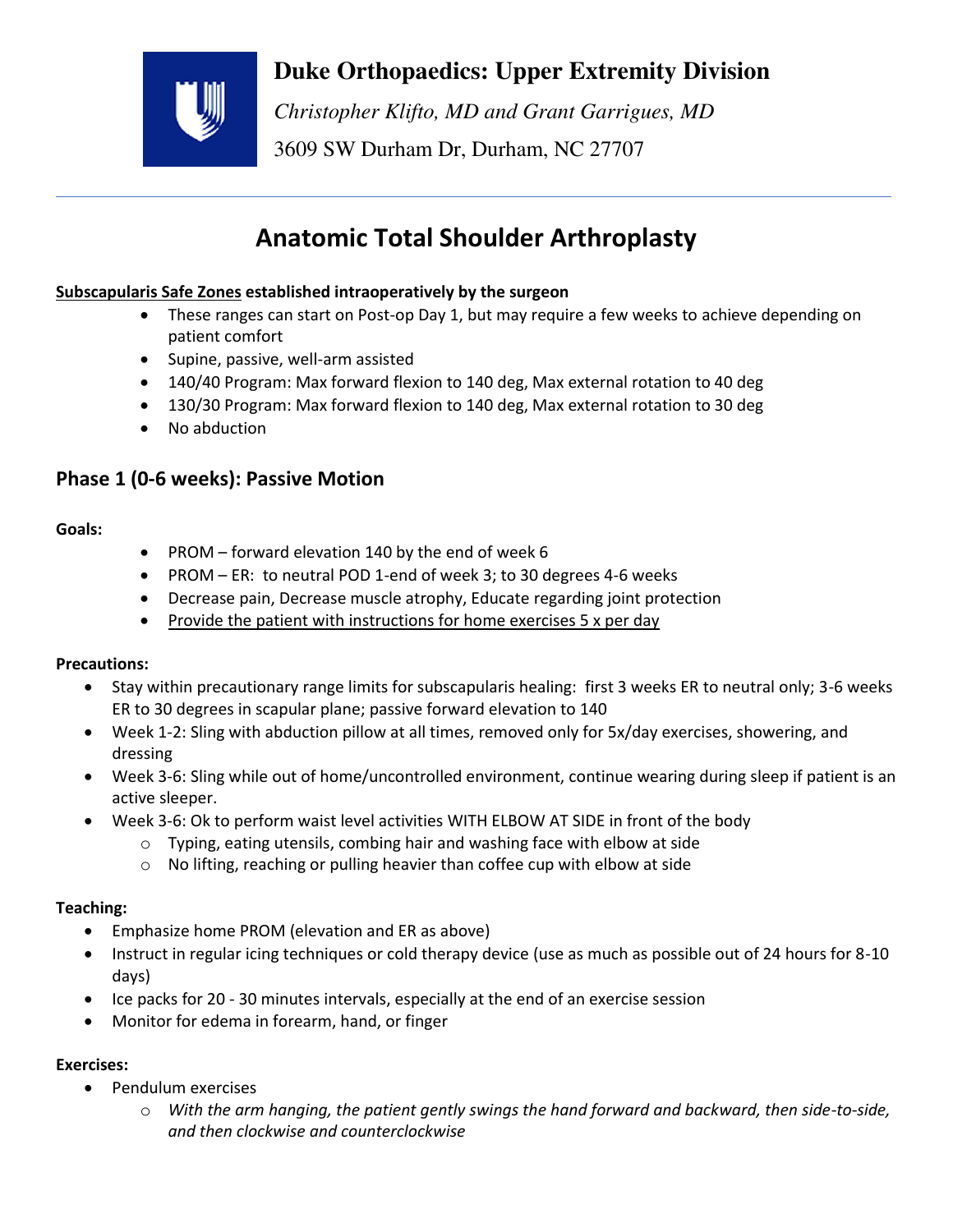- Passive, supine well-arm assisted forward flexion, or table top supported forward flexion as tolerated up to 140 degrees
- Passive ER to 0 degrees for first 3 weeks, then to 30 degrees week 3-6 (seated with well arm or supine with cane assist and arm supported in scapular plane)
- Active scapular retraction, elevation in sitting or standing
- Active elbow, wrist, hand ROM Grasping and gripping lightweight objects

# **Phase 2 (6-12 weeks): Active Range of Motion**

#### **Goals:**

- Full range of motion by end of week 12. After 6 week physician visit, patient and therapist can move beyond the safe zones as pain allows.
- Emphasis should on range of motion before strengthening.
- Improve strength, Decrease pain, Increase functional activities, Scapular stabilization

#### **Precautions:**

- No sling use
- No resisted internal rotation until 12 weeks post-op
- No aggressive external rotation stretching allow motion to return gradually without force

#### **Teaching:**

- Encourage continued stretching at home. Limited only by pain
- Ice after exercise.

#### **Exercises**:

- Encourage patient to use smooth, natural movement patterns
- Continue to work on Passive ROM until expected range is full: forward flexion 160, ER 60, IR T12
- Begin AROM and AAROM (using a cane), progressively, to full range of motion
- Assisted forward flexion supine using uninvolved arm to assist progressing to active motion in a reclined position and then to sitting
- Side lying ER against gravity
- Encourage normal scapular mechanics with active motion
- Add Theraband exercises or light dumbbell weights (2lbs) for flexion, extension, external rotation
- Scapulothoracic strengthening (prone extension, prone T, etc.)
	- Aquatic therapy, if available, can begin no earlier than 1 month post op if wound is completely healed
		- o Week 1-6: Stay within established safe zone listed above. Passive motion only
		- $\circ$  Week 6 +: Shoulder fully submerged slow, active motions for flexion, elevation, ER/IR and horizontal abduction/adduction out to scapular plane, range of motion limited by pain only

# **Phase 3 (10+ weeks): Final Strengthening**

#### **Goals:**

- If acceptable motion has been achieved (>160 FF, >60 ER, IR T12 or above), then Maximize strength—otherwise continue with stretching program
- Improve neuromuscular control
- Increase functional activities

ph: (919) 403-3057 fax: (919) 477-1929